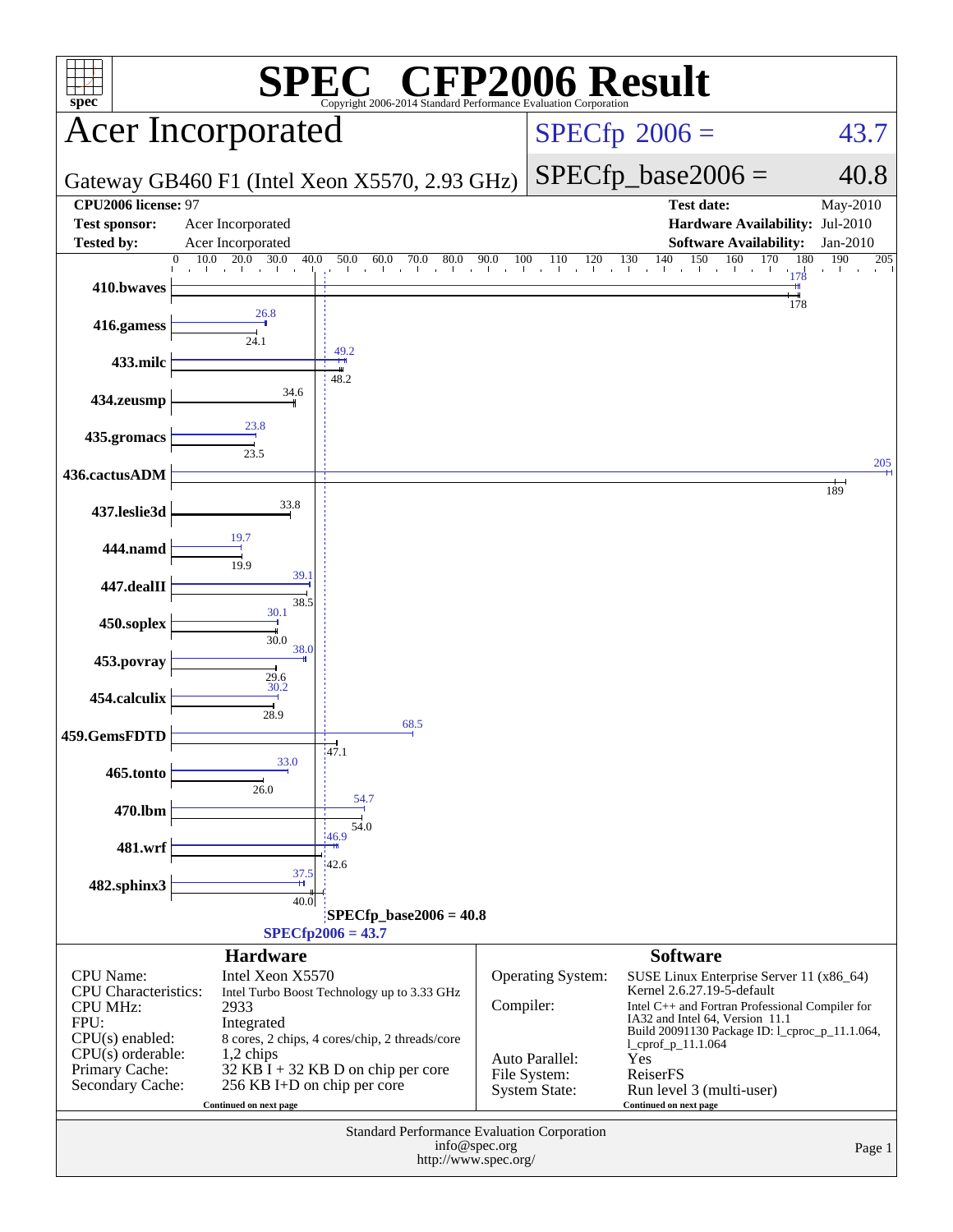

## Acer Incorporated

#### $SPECfp2006 = 43.7$  $SPECfp2006 = 43.7$

Gateway GB460 F1 (Intel Xeon X5570, 2.93 GHz)

 $SPECTp\_base2006 = 40.8$ 

| CPU <sub>2006</sub> license: 97                                            |                                                                                                                      |                                                            | $\text{Mav-}2010$<br><b>Test date:</b>      |
|----------------------------------------------------------------------------|----------------------------------------------------------------------------------------------------------------------|------------------------------------------------------------|---------------------------------------------|
| <b>Test sponsor:</b>                                                       | Acer Incorporated                                                                                                    |                                                            | <b>Hardware Availability: Jul-2010</b>      |
| <b>Tested by:</b>                                                          | Acer Incorporated                                                                                                    |                                                            | <b>Software Availability:</b><br>$Jan-2010$ |
| L3 Cache:<br>Other Cache:<br>Memory:<br>Disk Subsystem:<br>Other Hardware: | 8 MB I+D on chip per chip<br>None<br>24 GB (6 x 4 GB DDR3-1333 RDIMM, ECC, CL9)<br>1 x 146 GB SAS, 15000 RPM<br>None | <b>Base Pointers:</b><br>Peak Pointers:<br>Other Software: | 64-bit<br>$32/64$ -bit<br>None              |

**[Results Table](http://www.spec.org/auto/cpu2006/Docs/result-fields.html#ResultsTable)**

| Results Table    |                                                                                                          |              |                |       |                |       |                |              |                |              |                |              |
|------------------|----------------------------------------------------------------------------------------------------------|--------------|----------------|-------|----------------|-------|----------------|--------------|----------------|--------------|----------------|--------------|
|                  |                                                                                                          |              | <b>Base</b>    |       |                |       | <b>Peak</b>    |              |                |              |                |              |
| <b>Benchmark</b> | <b>Seconds</b>                                                                                           | <b>Ratio</b> | <b>Seconds</b> | Ratio | <b>Seconds</b> | Ratio | <b>Seconds</b> | <b>Ratio</b> | <b>Seconds</b> | <b>Ratio</b> | <b>Seconds</b> | <b>Ratio</b> |
| 410.bwaves       | 77.5                                                                                                     | 175          | 76.3           | 178   | 76.1           | 179   | 76.7           | 177          | 76.1           | 179          | 76.3           | <u>178</u>   |
| 416.gamess       | 812                                                                                                      | 24.1         | 814            | 24.0  | 813            | 24.1  | 729            | 26.9         | 738            | 26.5         | 730            | 26.8         |
| $433$ .milc      | 192                                                                                                      | 47.8         | 190            | 48.2  | 189            | 48.6  | 194            | 47.4         | 185            | 49.5         | 187            | 49.2         |
| 434.zeusmp       | 263                                                                                                      | 34.6         | 259            | 35.1  | 263            | 34.6  | 263            | 34.6         | 259            | 35.1         | 263            | 34.6         |
| 435 gromacs      | 304                                                                                                      | 23.5         | 304            | 23.4  | 304            | 23.5  | 300            | 23.8         | 299            | 23.9         | 300            | 23.8         |
| 436.cactusADM    | 63.4                                                                                                     | 189          | 63.4           | 189   | 62.4           | 192   | 58.8           | 203          | 58.4           | 205          | 58.4           | 205          |
| 437.leslie3d     | 278                                                                                                      | 33.8         | 278            | 33.8  | 279            | 33.7  | 278            | 33.8         | 278            | 33.8         | 279            | 33.7         |
| 444.namd         | 404                                                                                                      | 19.9         | 403            | 19.9  | 404            | 19.9  | 407            | 19.7         | 408            | 19.7         | 407            | 19.7         |
| 447.dealII       | 297                                                                                                      | 38.5         | 297            | 38.5  | 297            | 38.5  | 293            | 39.0         | 291            | 39.3         | 293            | 39.1         |
| $450$ .soplex    | 282                                                                                                      | 29.5         | 278            | 30.0  | 278            | 30.0  | 279            | 29.9         | 276            | 30.2         | 277            | 30.1         |
| 453.povray       | 179                                                                                                      | 29.7         | 179            | 29.6  | 180            | 29.6  | 142            | 37.5         | <b>140</b>     | 38.0         | 139            | 38.2         |
| 454.calculix     | 285                                                                                                      | 28.9         | 285            | 29.0  | 287            | 28.8  | 272            | 30.3         | 273            | 30.2         | 273            | 30.2         |
| 459.GemsFDTD     | 225                                                                                                      | 47.1         | 226            | 46.9  | 225            | 47.1  | 155            | 68.6         | 155            | 68.5         | 155            | 68.5         |
| 465.tonto        | 378                                                                                                      | 26.0         | 379            | 26.0  | 378            | 26.1  | 298            | 33.0         | 298            | 33.0         | 298            | 33.0         |
| 470.1bm          | 254                                                                                                      | 54.0         | 254            | 54.0  | 254            | 54.0  | 251            | 54.7         | 251            | 54.8         | 251            | 54.7         |
| 481.wrf          | 262                                                                                                      | 42.7         | 262            | 42.6  | 263            | 42.5  | 237            | 47.2         | 243            | 46.0         | 238            | 46.9         |
| 482.sphinx3      | 453                                                                                                      | 43.0         | 491            | 39.7  | 487            | 40.0  | 535            | 36.4         | 517            | 37.7         | 519            | 37.5         |
|                  | Results appear in the order in which they were run. Bold underlined text indicates a median measurement. |              |                |       |                |       |                |              |                |              |                |              |

#### **[Operating System Notes](http://www.spec.org/auto/cpu2006/Docs/result-fields.html#OperatingSystemNotes)**

 'ulimit -s unlimited' was used to set the stack size to unlimited prior to run OMP\_NUM\_THREADS set to number of cores KMP\_AFFINITY set to granularity=fine,scatter KMP\_STACKSIZE set to 200M

#### **[Platform Notes](http://www.spec.org/auto/cpu2006/Docs/result-fields.html#PlatformNotes)**

 Fan speed set to full Speed (ie. Enterprise Blade mode) with Smart Blade Console through CMM (Chassis Management Module)

> Standard Performance Evaluation Corporation [info@spec.org](mailto:info@spec.org) <http://www.spec.org/>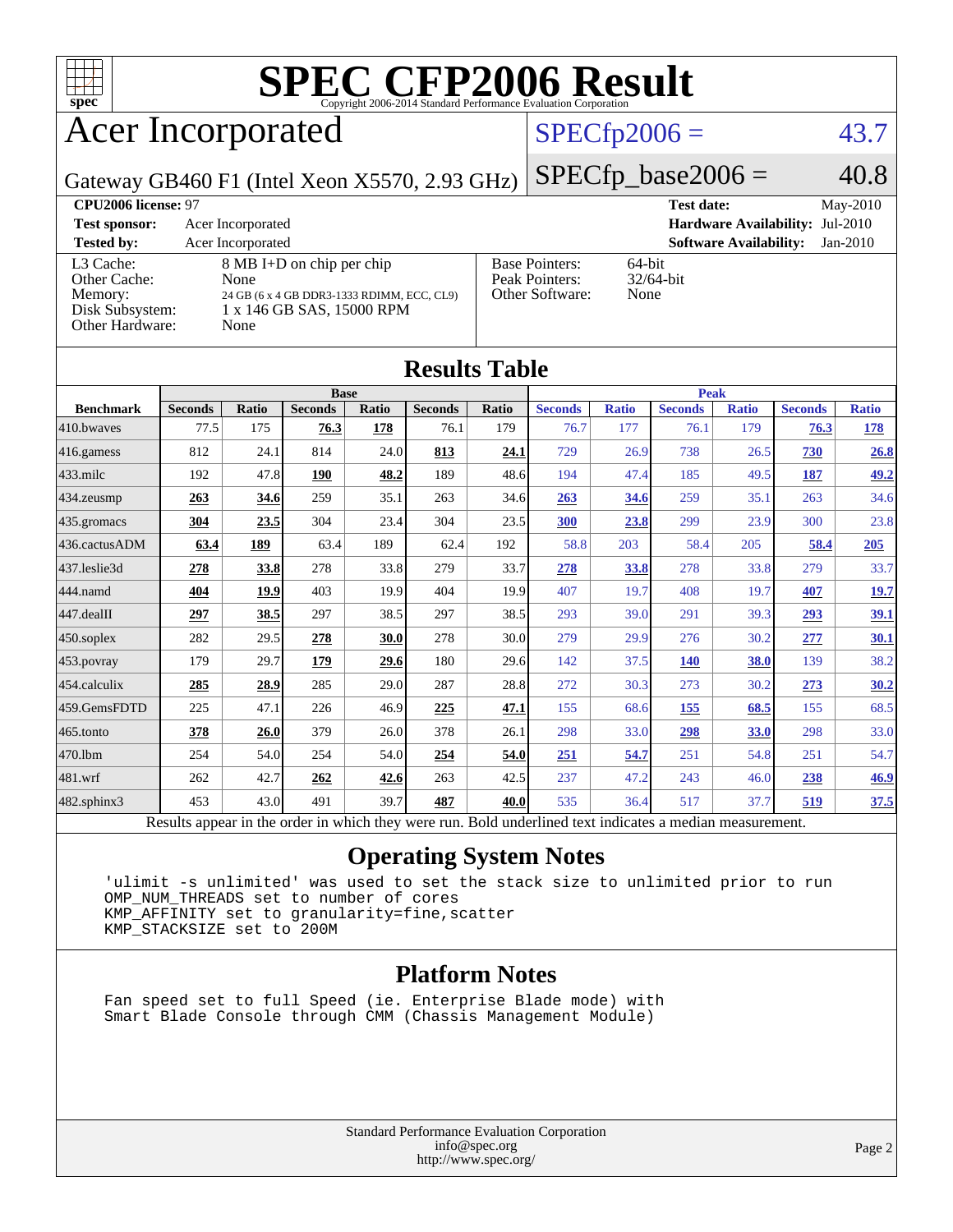## Acer Incorporated

 $SPECTp2006 = 43.7$ 

Gateway GB460 F1 (Intel Xeon X5570, 2.93 GHz)

**[Test sponsor:](http://www.spec.org/auto/cpu2006/Docs/result-fields.html#Testsponsor)** Acer Incorporated **[Hardware Availability:](http://www.spec.org/auto/cpu2006/Docs/result-fields.html#HardwareAvailability)** Jul-2010 **[Tested by:](http://www.spec.org/auto/cpu2006/Docs/result-fields.html#Testedby)** Acer Incorporated **[Software Availability:](http://www.spec.org/auto/cpu2006/Docs/result-fields.html#SoftwareAvailability)** Jan-2010

**[CPU2006 license:](http://www.spec.org/auto/cpu2006/Docs/result-fields.html#CPU2006license)** 97 **[Test date:](http://www.spec.org/auto/cpu2006/Docs/result-fields.html#Testdate)** May-2010

 $SPECTp\_base2006 = 40.8$ 

#### **[General Notes](http://www.spec.org/auto/cpu2006/Docs/result-fields.html#GeneralNotes)**

Binaries were compiled on SLES 10 with Binutils 2.18.50.0.7.20080502

 The Acer AB460 F1, and Gateway GB460 F1 are electronically equivalent. This result was measured on Gateway GB460 F1.

#### **[Base Compiler Invocation](http://www.spec.org/auto/cpu2006/Docs/result-fields.html#BaseCompilerInvocation)**

 $C$  benchmarks:<br>icc  $-m64$ 

[C++ benchmarks:](http://www.spec.org/auto/cpu2006/Docs/result-fields.html#CXXbenchmarks) [icpc -m64](http://www.spec.org/cpu2006/results/res2010q3/cpu2006-20100608-11648.flags.html#user_CXXbase_intel_icpc_64bit_bedb90c1146cab66620883ef4f41a67e)

[Fortran benchmarks](http://www.spec.org/auto/cpu2006/Docs/result-fields.html#Fortranbenchmarks): [ifort -m64](http://www.spec.org/cpu2006/results/res2010q3/cpu2006-20100608-11648.flags.html#user_FCbase_intel_ifort_64bit_ee9d0fb25645d0210d97eb0527dcc06e)

[Benchmarks using both Fortran and C](http://www.spec.org/auto/cpu2006/Docs/result-fields.html#BenchmarksusingbothFortranandC):<br>icc -m64 ifort -m64  $-m64$  ifort  $-m64$ 

#### **[Base Portability Flags](http://www.spec.org/auto/cpu2006/Docs/result-fields.html#BasePortabilityFlags)**

| 410.bwaves: -DSPEC CPU LP64<br>416.gamess: -DSPEC_CPU_LP64<br>433.milc: -DSPEC CPU LP64<br>434.zeusmp: - DSPEC_CPU_LP64<br>435.gromacs: -DSPEC_CPU_LP64 -nofor_main<br>436.cactusADM: - DSPEC CPU LP64 - nofor main<br>437.leslie3d: -DSPEC CPU LP64<br>444.namd: -DSPEC CPU LP64<br>447.dealII: -DSPEC CPU LP64 |                                                                |
|------------------------------------------------------------------------------------------------------------------------------------------------------------------------------------------------------------------------------------------------------------------------------------------------------------------|----------------------------------------------------------------|
| 450.soplex: - DSPEC_CPU_LP64<br>453.povray: -DSPEC_CPU_LP64<br>454.calculix: - DSPEC CPU LP64 - nofor main<br>459. GemsFDTD: - DSPEC CPU LP64<br>465.tonto: -DSPEC CPU LP64                                                                                                                                      |                                                                |
| 470.1bm: - DSPEC CPU LP64<br>482.sphinx3: -DSPEC_CPU_LP64                                                                                                                                                                                                                                                        | 481.wrf: -DSPEC CPU LP64 -DSPEC CPU CASE FLAG -DSPEC CPU LINUX |

#### **[Base Optimization Flags](http://www.spec.org/auto/cpu2006/Docs/result-fields.html#BaseOptimizationFlags)**

[C benchmarks](http://www.spec.org/auto/cpu2006/Docs/result-fields.html#Cbenchmarks): [-xSSE4.2](http://www.spec.org/cpu2006/results/res2010q3/cpu2006-20100608-11648.flags.html#user_CCbase_f-xSSE42_f91528193cf0b216347adb8b939d4107) [-ipo](http://www.spec.org/cpu2006/results/res2010q3/cpu2006-20100608-11648.flags.html#user_CCbase_f-ipo) [-O3](http://www.spec.org/cpu2006/results/res2010q3/cpu2006-20100608-11648.flags.html#user_CCbase_f-O3) [-no-prec-div](http://www.spec.org/cpu2006/results/res2010q3/cpu2006-20100608-11648.flags.html#user_CCbase_f-no-prec-div) [-static](http://www.spec.org/cpu2006/results/res2010q3/cpu2006-20100608-11648.flags.html#user_CCbase_f-static) [-parallel](http://www.spec.org/cpu2006/results/res2010q3/cpu2006-20100608-11648.flags.html#user_CCbase_f-parallel) [-opt-prefetch](http://www.spec.org/cpu2006/results/res2010q3/cpu2006-20100608-11648.flags.html#user_CCbase_f-opt-prefetch) [C++ benchmarks:](http://www.spec.org/auto/cpu2006/Docs/result-fields.html#CXXbenchmarks) [-xSSE4.2](http://www.spec.org/cpu2006/results/res2010q3/cpu2006-20100608-11648.flags.html#user_CXXbase_f-xSSE42_f91528193cf0b216347adb8b939d4107) [-ipo](http://www.spec.org/cpu2006/results/res2010q3/cpu2006-20100608-11648.flags.html#user_CXXbase_f-ipo) [-O3](http://www.spec.org/cpu2006/results/res2010q3/cpu2006-20100608-11648.flags.html#user_CXXbase_f-O3) [-no-prec-div](http://www.spec.org/cpu2006/results/res2010q3/cpu2006-20100608-11648.flags.html#user_CXXbase_f-no-prec-div) [-static](http://www.spec.org/cpu2006/results/res2010q3/cpu2006-20100608-11648.flags.html#user_CXXbase_f-static) [-parallel](http://www.spec.org/cpu2006/results/res2010q3/cpu2006-20100608-11648.flags.html#user_CXXbase_f-parallel) [-opt-prefetch](http://www.spec.org/cpu2006/results/res2010q3/cpu2006-20100608-11648.flags.html#user_CXXbase_f-opt-prefetch) Continued on next page

> Standard Performance Evaluation Corporation [info@spec.org](mailto:info@spec.org) <http://www.spec.org/>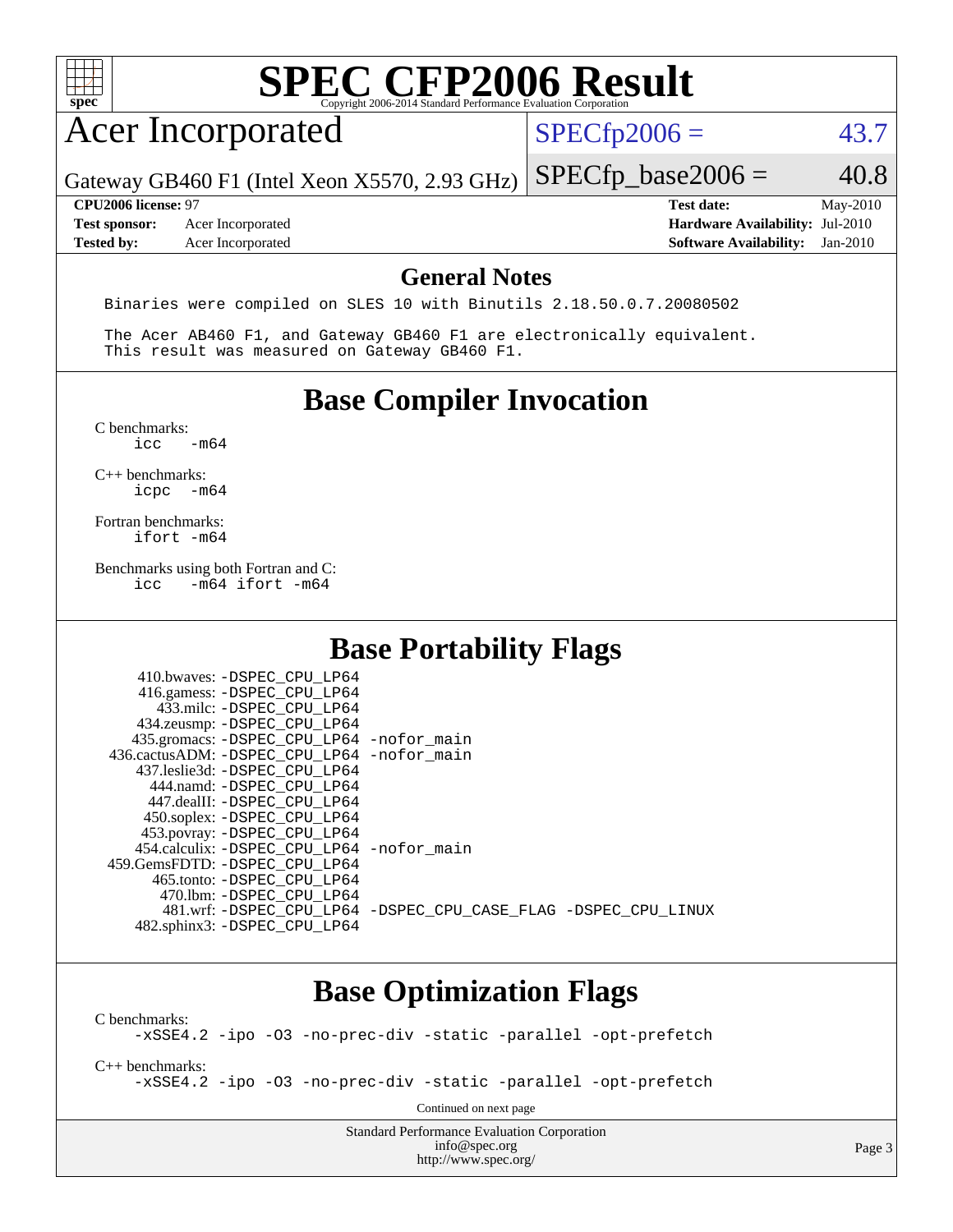

Acer Incorporated

 $SPECfp2006 = 43.7$  $SPECfp2006 = 43.7$ 

Gateway GB460 F1 (Intel Xeon X5570, 2.93 GHz)

 $SPECTp\_base2006 = 40.8$ 

**[Test sponsor:](http://www.spec.org/auto/cpu2006/Docs/result-fields.html#Testsponsor)** Acer Incorporated **[Hardware Availability:](http://www.spec.org/auto/cpu2006/Docs/result-fields.html#HardwareAvailability)** Jul-2010

**[CPU2006 license:](http://www.spec.org/auto/cpu2006/Docs/result-fields.html#CPU2006license)** 97 **[Test date:](http://www.spec.org/auto/cpu2006/Docs/result-fields.html#Testdate)** May-2010 **[Tested by:](http://www.spec.org/auto/cpu2006/Docs/result-fields.html#Testedby)** Acer Incorporated **[Software Availability:](http://www.spec.org/auto/cpu2006/Docs/result-fields.html#SoftwareAvailability)** Jan-2010

## **[Base Optimization Flags \(Continued\)](http://www.spec.org/auto/cpu2006/Docs/result-fields.html#BaseOptimizationFlags)**

[Fortran benchmarks](http://www.spec.org/auto/cpu2006/Docs/result-fields.html#Fortranbenchmarks):

[-xSSE4.2](http://www.spec.org/cpu2006/results/res2010q3/cpu2006-20100608-11648.flags.html#user_FCbase_f-xSSE42_f91528193cf0b216347adb8b939d4107) [-ipo](http://www.spec.org/cpu2006/results/res2010q3/cpu2006-20100608-11648.flags.html#user_FCbase_f-ipo) [-O3](http://www.spec.org/cpu2006/results/res2010q3/cpu2006-20100608-11648.flags.html#user_FCbase_f-O3) [-no-prec-div](http://www.spec.org/cpu2006/results/res2010q3/cpu2006-20100608-11648.flags.html#user_FCbase_f-no-prec-div) [-static](http://www.spec.org/cpu2006/results/res2010q3/cpu2006-20100608-11648.flags.html#user_FCbase_f-static) [-parallel](http://www.spec.org/cpu2006/results/res2010q3/cpu2006-20100608-11648.flags.html#user_FCbase_f-parallel) [-opt-prefetch](http://www.spec.org/cpu2006/results/res2010q3/cpu2006-20100608-11648.flags.html#user_FCbase_f-opt-prefetch)

[Benchmarks using both Fortran and C](http://www.spec.org/auto/cpu2006/Docs/result-fields.html#BenchmarksusingbothFortranandC): [-xSSE4.2](http://www.spec.org/cpu2006/results/res2010q3/cpu2006-20100608-11648.flags.html#user_CC_FCbase_f-xSSE42_f91528193cf0b216347adb8b939d4107) [-ipo](http://www.spec.org/cpu2006/results/res2010q3/cpu2006-20100608-11648.flags.html#user_CC_FCbase_f-ipo) [-O3](http://www.spec.org/cpu2006/results/res2010q3/cpu2006-20100608-11648.flags.html#user_CC_FCbase_f-O3) [-no-prec-div](http://www.spec.org/cpu2006/results/res2010q3/cpu2006-20100608-11648.flags.html#user_CC_FCbase_f-no-prec-div) [-static](http://www.spec.org/cpu2006/results/res2010q3/cpu2006-20100608-11648.flags.html#user_CC_FCbase_f-static) [-parallel](http://www.spec.org/cpu2006/results/res2010q3/cpu2006-20100608-11648.flags.html#user_CC_FCbase_f-parallel) [-opt-prefetch](http://www.spec.org/cpu2006/results/res2010q3/cpu2006-20100608-11648.flags.html#user_CC_FCbase_f-opt-prefetch)

**[Peak Compiler Invocation](http://www.spec.org/auto/cpu2006/Docs/result-fields.html#PeakCompilerInvocation)**

[C benchmarks](http://www.spec.org/auto/cpu2006/Docs/result-fields.html#Cbenchmarks):  $i<sub>c</sub>$   $-m64$ 

[C++ benchmarks:](http://www.spec.org/auto/cpu2006/Docs/result-fields.html#CXXbenchmarks) [icpc -m64](http://www.spec.org/cpu2006/results/res2010q3/cpu2006-20100608-11648.flags.html#user_CXXpeak_intel_icpc_64bit_bedb90c1146cab66620883ef4f41a67e)

[Fortran benchmarks](http://www.spec.org/auto/cpu2006/Docs/result-fields.html#Fortranbenchmarks): [ifort -m64](http://www.spec.org/cpu2006/results/res2010q3/cpu2006-20100608-11648.flags.html#user_FCpeak_intel_ifort_64bit_ee9d0fb25645d0210d97eb0527dcc06e)

[Benchmarks using both Fortran and C](http://www.spec.org/auto/cpu2006/Docs/result-fields.html#BenchmarksusingbothFortranandC): [icc -m64](http://www.spec.org/cpu2006/results/res2010q3/cpu2006-20100608-11648.flags.html#user_CC_FCpeak_intel_icc_64bit_0b7121f5ab7cfabee23d88897260401c) [ifort -m64](http://www.spec.org/cpu2006/results/res2010q3/cpu2006-20100608-11648.flags.html#user_CC_FCpeak_intel_ifort_64bit_ee9d0fb25645d0210d97eb0527dcc06e)

### **[Peak Portability Flags](http://www.spec.org/auto/cpu2006/Docs/result-fields.html#PeakPortabilityFlags)**

Same as Base Portability Flags

### **[Peak Optimization Flags](http://www.spec.org/auto/cpu2006/Docs/result-fields.html#PeakOptimizationFlags)**

[C benchmarks](http://www.spec.org/auto/cpu2006/Docs/result-fields.html#Cbenchmarks):

 $433.\text{mile: } -x\text{SSE4}.2(\text{pass 2}) -\text{prof-gen}(\text{pass 1}) - \text{ipo}(\text{pass 2}) -\text{O3}(\text{pass 2})$ [-no-prec-div](http://www.spec.org/cpu2006/results/res2010q3/cpu2006-20100608-11648.flags.html#user_peakPASS2_CFLAGSPASS2_LDFLAGS433_milc_f-no-prec-div)(pass 2) [-static](http://www.spec.org/cpu2006/results/res2010q3/cpu2006-20100608-11648.flags.html#user_peakPASS2_CFLAGSPASS2_LDFLAGS433_milc_f-static)(pass 2) [-prof-use](http://www.spec.org/cpu2006/results/res2010q3/cpu2006-20100608-11648.flags.html#user_peakPASS2_CFLAGSPASS2_LDFLAGS433_milc_prof_use_bccf7792157ff70d64e32fe3e1250b55)(pass 2) [-ansi-alias](http://www.spec.org/cpu2006/results/res2010q3/cpu2006-20100608-11648.flags.html#user_peakOPTIMIZE433_milc_f-ansi-alias)

470.lbm:  $-xSSE4$ . 2(pass 2)  $-prof-gen(pass 1) -ipo(pass 2) -O3(pass 2)$  $-prof-gen(pass 1) -ipo(pass 2) -O3(pass 2)$  $-prof-gen(pass 1) -ipo(pass 2) -O3(pass 2)$  $-prof-gen(pass 1) -ipo(pass 2) -O3(pass 2)$  $-prof-gen(pass 1) -ipo(pass 2) -O3(pass 2)$  $-prof-gen(pass 1) -ipo(pass 2) -O3(pass 2)$ [-no-prec-div](http://www.spec.org/cpu2006/results/res2010q3/cpu2006-20100608-11648.flags.html#user_peakPASS2_CFLAGSPASS2_LDFLAGS470_lbm_f-no-prec-div)(pass 2) [-static](http://www.spec.org/cpu2006/results/res2010q3/cpu2006-20100608-11648.flags.html#user_peakPASS2_CFLAGSPASS2_LDFLAGS470_lbm_f-static)(pass 2) [-prof-use](http://www.spec.org/cpu2006/results/res2010q3/cpu2006-20100608-11648.flags.html#user_peakPASS2_CFLAGSPASS2_LDFLAGS470_lbm_prof_use_bccf7792157ff70d64e32fe3e1250b55)(pass 2) [-parallel](http://www.spec.org/cpu2006/results/res2010q3/cpu2006-20100608-11648.flags.html#user_peakOPTIMIZE470_lbm_f-parallel) [-ansi-alias](http://www.spec.org/cpu2006/results/res2010q3/cpu2006-20100608-11648.flags.html#user_peakOPTIMIZE470_lbm_f-ansi-alias) [-auto-ilp32](http://www.spec.org/cpu2006/results/res2010q3/cpu2006-20100608-11648.flags.html#user_peakCOPTIMIZE470_lbm_f-auto-ilp32)

 482.sphinx3: [-xSSE4.2](http://www.spec.org/cpu2006/results/res2010q3/cpu2006-20100608-11648.flags.html#user_peakOPTIMIZE482_sphinx3_f-xSSE42_f91528193cf0b216347adb8b939d4107) [-ipo](http://www.spec.org/cpu2006/results/res2010q3/cpu2006-20100608-11648.flags.html#user_peakOPTIMIZE482_sphinx3_f-ipo) [-O3](http://www.spec.org/cpu2006/results/res2010q3/cpu2006-20100608-11648.flags.html#user_peakOPTIMIZE482_sphinx3_f-O3) [-no-prec-div](http://www.spec.org/cpu2006/results/res2010q3/cpu2006-20100608-11648.flags.html#user_peakOPTIMIZE482_sphinx3_f-no-prec-div) [-static](http://www.spec.org/cpu2006/results/res2010q3/cpu2006-20100608-11648.flags.html#user_peakOPTIMIZE482_sphinx3_f-static) [-auto-ilp32](http://www.spec.org/cpu2006/results/res2010q3/cpu2006-20100608-11648.flags.html#user_peakCOPTIMIZE482_sphinx3_f-auto-ilp32) [-unroll2](http://www.spec.org/cpu2006/results/res2010q3/cpu2006-20100608-11648.flags.html#user_peakCOPTIMIZE482_sphinx3_f-unroll_784dae83bebfb236979b41d2422d7ec2)

[C++ benchmarks:](http://www.spec.org/auto/cpu2006/Docs/result-fields.html#CXXbenchmarks)

 444.namd: [-xSSE4.2](http://www.spec.org/cpu2006/results/res2010q3/cpu2006-20100608-11648.flags.html#user_peakPASS2_CXXFLAGSPASS2_LDFLAGS444_namd_f-xSSE42_f91528193cf0b216347adb8b939d4107)(pass 2) [-prof-gen](http://www.spec.org/cpu2006/results/res2010q3/cpu2006-20100608-11648.flags.html#user_peakPASS1_CXXFLAGSPASS1_LDFLAGS444_namd_prof_gen_e43856698f6ca7b7e442dfd80e94a8fc)(pass 1) [-ipo](http://www.spec.org/cpu2006/results/res2010q3/cpu2006-20100608-11648.flags.html#user_peakPASS2_CXXFLAGSPASS2_LDFLAGS444_namd_f-ipo)(pass 2) [-O3](http://www.spec.org/cpu2006/results/res2010q3/cpu2006-20100608-11648.flags.html#user_peakPASS2_CXXFLAGSPASS2_LDFLAGS444_namd_f-O3)(pass 2) [-no-prec-div](http://www.spec.org/cpu2006/results/res2010q3/cpu2006-20100608-11648.flags.html#user_peakPASS2_CXXFLAGSPASS2_LDFLAGS444_namd_f-no-prec-div)(pass 2) [-static](http://www.spec.org/cpu2006/results/res2010q3/cpu2006-20100608-11648.flags.html#user_peakPASS2_CXXFLAGSPASS2_LDFLAGS444_namd_f-static)(pass 2) [-prof-use](http://www.spec.org/cpu2006/results/res2010q3/cpu2006-20100608-11648.flags.html#user_peakPASS2_CXXFLAGSPASS2_LDFLAGS444_namd_prof_use_bccf7792157ff70d64e32fe3e1250b55)(pass 2) [-fno-alias](http://www.spec.org/cpu2006/results/res2010q3/cpu2006-20100608-11648.flags.html#user_peakOPTIMIZE444_namd_f-no-alias_694e77f6c5a51e658e82ccff53a9e63a) [-auto-ilp32](http://www.spec.org/cpu2006/results/res2010q3/cpu2006-20100608-11648.flags.html#user_peakCXXOPTIMIZE444_namd_f-auto-ilp32)

Continued on next page

Standard Performance Evaluation Corporation [info@spec.org](mailto:info@spec.org) <http://www.spec.org/>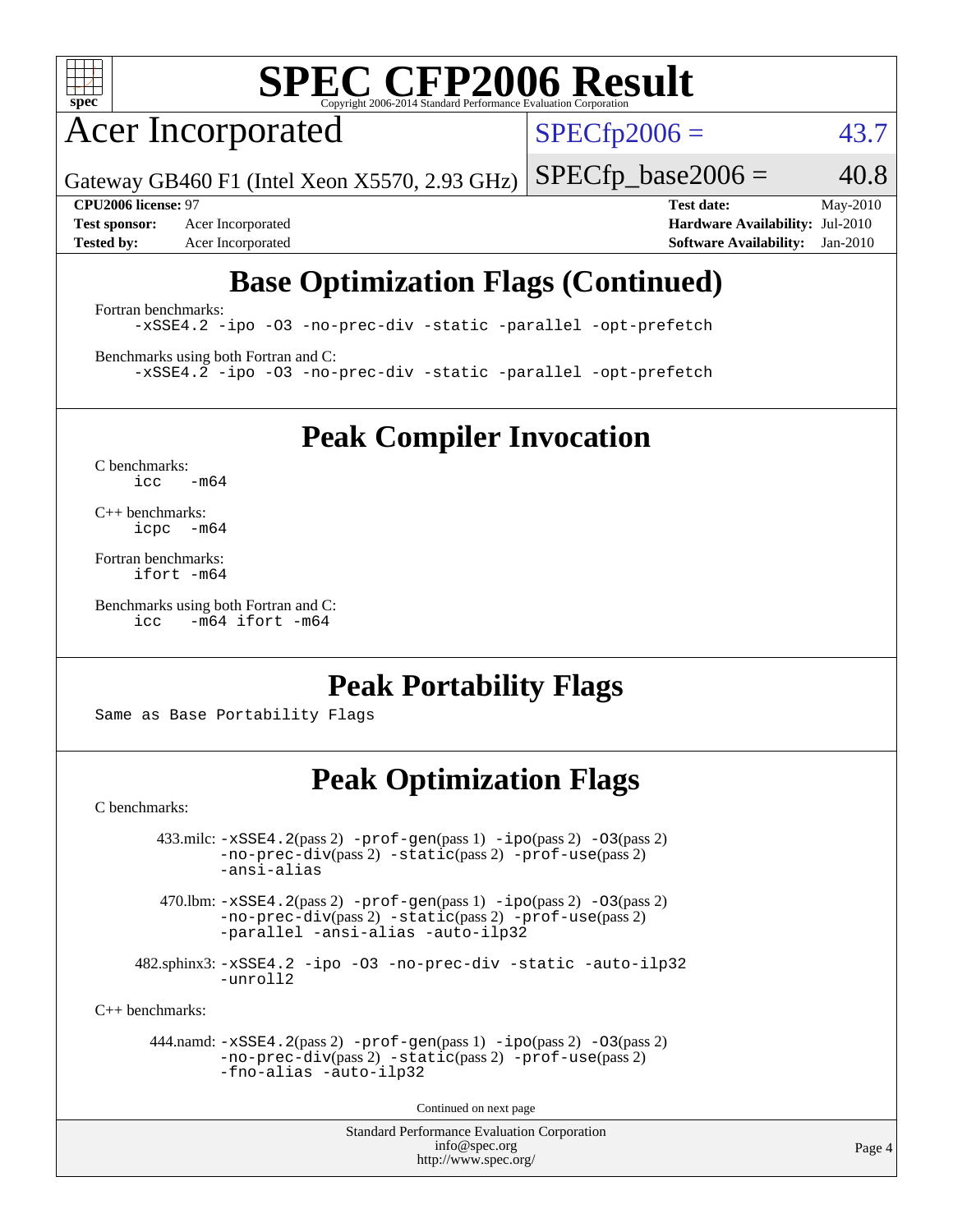

Acer Incorporated

 $SPECfp2006 = 43.7$  $SPECfp2006 = 43.7$ 

Gateway GB460 F1 (Intel Xeon X5570, 2.93 GHz)  $SPECTp\_base2006 = 40.8$ 

**[Tested by:](http://www.spec.org/auto/cpu2006/Docs/result-fields.html#Testedby)** Acer Incorporated **[Software Availability:](http://www.spec.org/auto/cpu2006/Docs/result-fields.html#SoftwareAvailability)** Jan-2010

**[CPU2006 license:](http://www.spec.org/auto/cpu2006/Docs/result-fields.html#CPU2006license)** 97 **[Test date:](http://www.spec.org/auto/cpu2006/Docs/result-fields.html#Testdate)** May-2010 **[Test sponsor:](http://www.spec.org/auto/cpu2006/Docs/result-fields.html#Testsponsor)** Acer Incorporated **[Hardware Availability:](http://www.spec.org/auto/cpu2006/Docs/result-fields.html#HardwareAvailability)** Jul-2010

## **[Peak Optimization Flags \(Continued\)](http://www.spec.org/auto/cpu2006/Docs/result-fields.html#PeakOptimizationFlags)**

|                                      | 447.dealII: -xSSE4.2(pass 2) -prof-gen(pass 1) -ipo(pass 2) -03(pass 2)<br>$-no-prec-div(pass 2) -static(pass 2) -prof-use(pass 2)$<br>-unroll2 -ansi-alias -scalar-rep- -auto-ilp32                                               |
|--------------------------------------|------------------------------------------------------------------------------------------------------------------------------------------------------------------------------------------------------------------------------------|
|                                      | $450.\text{soplex: } -x\text{SSE4}.2(\text{pass 2}) -\text{prof-gen}(\text{pass 1}) - \text{ipo}(\text{pass 2}) -03(\text{pass 2})$<br>-no-prec-div(pass 2) -static(pass 2) -prof-use(pass 2)<br>-opt-malloc-options=3 -auto-ilp32 |
|                                      | 453.povray: -xSSE4.2(pass 2) -prof-gen(pass 1) -ipo(pass 2) -03(pass 2)<br>-no-prec-div(pass 2) -static(pass 2) -prof-use(pass 2)<br>-unroll4 -ansi-alias                                                                          |
| Fortran benchmarks:                  |                                                                                                                                                                                                                                    |
|                                      | 410.bwaves: -xSSE4.2 -ipo -03 -no-prec-div -static -opt-prefetch<br>-parallel                                                                                                                                                      |
|                                      | 416.gamess: $-xSSE4$ . 2(pass 2) $-prof-gen(pass 1) -ipo(pass 2) -O3(pass 2)$<br>-no-prec-div(pass 2) -static(pass 2) -prof-use(pass 2)<br>-unroll2 - Ob0 -ansi-alias -scalar-rep-                                                 |
|                                      | $434$ .zeusmp: basepeak = yes                                                                                                                                                                                                      |
|                                      | $437$ .leslie3d: basepeak = yes                                                                                                                                                                                                    |
|                                      | 459.GemsFDTD: -xSSE4.2(pass 2) -prof-gen(pass 1) -ipo(pass 2) -03(pass 2)<br>$-no-prec-div(pass 2) -static(pass 2) -prof-use(pass 2)$<br>-unroll2 -Ob0 -opt-prefetch -parallel                                                     |
|                                      | $465$ .tonto: $-xSSE4$ . $2(pass 2)$ -prof-gen $(pass 1)$ -ipo $(pass 2)$ -03 $(pass 2)$<br>-no-prec-div(pass 2) -static(pass 2) -prof-use(pass 2)<br>-inline-calloc -opt-malloc-options=3 -auto -unroll4                          |
| Benchmarks using both Fortran and C: |                                                                                                                                                                                                                                    |
|                                      | $435$ .gromacs: $-xSSE4$ . 2(pass 2) $-prof-gen(pass 1) -ipo(pass 2) -03(pass 2)$<br>-no-prec-div(pass 2) -static(pass 2) -prof-use(pass 2)<br>-opt-prefetch -auto-ilp32                                                           |
|                                      | $436.cactusADM: -xSSE4.2(pass 2) -prof-gen(pass 1) -ipo(pass 2) -03(pass 2)$<br>$-no-prec-div(pass 2) -static(pass 2) -prof-use(pass 2)$<br>-unroll2 -opt-prefetch -parallel -auto-ilp32                                           |
|                                      | 454.calculix: -xSSE4.2 -ipo -03 -no-prec-div -static -auto-ilp32                                                                                                                                                                   |
|                                      | 481.wrf: Same as 454.calculix                                                                                                                                                                                                      |
|                                      |                                                                                                                                                                                                                                    |
|                                      |                                                                                                                                                                                                                                    |